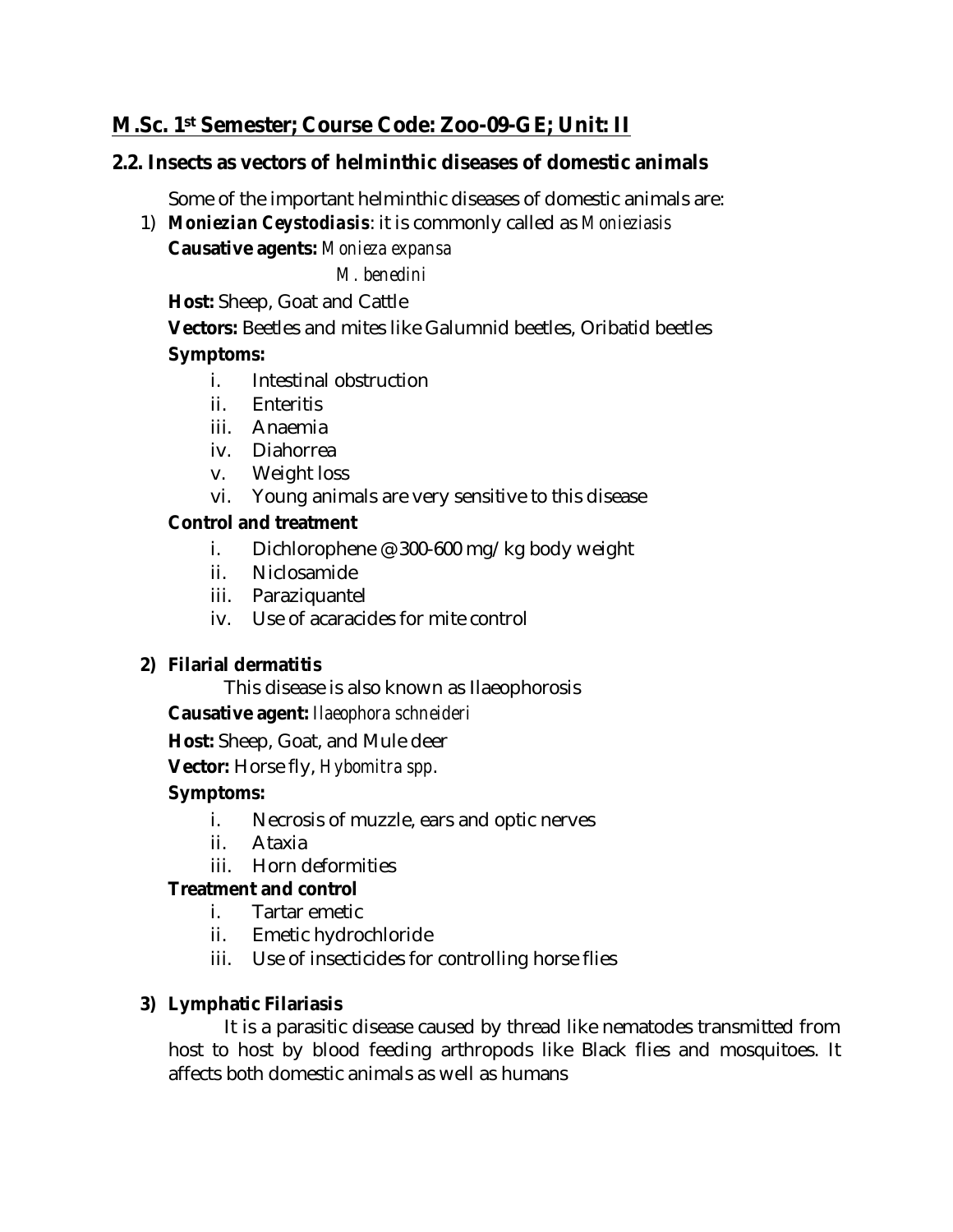#### **Causative agent:**

- i. *Parafilaria* sp. affecting cattle
- ii. *Dirofilaria* sp. affecting dog

**Host:** Cattle, Sheep, Dog and Buffalo

#### **Vectors:** face flies of genus *Musca*, *Musca autumnalis*

### **Symptoms**

- i. Haemorrhagic dermatitis
- ii. Summer bleeding in horses due to the haemorrhagic sub cutaneous nodules in the head and upper fore limbs
- iii. Heart filariasis in dogs

# **Treatment and control:**

- i. Use of anti-helminthic drugs
- ii. Use of insecticides for control of vectors
- iii. Removal and destruction of aquatic vegetation on which larval and pupal stages are attached.

# **4) Avian Taeniasis**

**Causative agent:** the causative agents are *Raillietina* sp. like *R. tetragona* and *R.* 

*echinobothrida* which are parasitic tape worms of the poultry

**Vectors:** House flies and ants like *Tetramorlum* and *pheidole*

#### **Symptoms:**

- i. Tubercle like nodules on the intestinal walls
- ii. Heavy bleeding (Enteritis)
- iii. Anaemia and Anorexia
- iv. Decrease of egg production in Hens
- v. Heave infestation causes death of young animals

#### **Treatment and control**

- i. Use of antihelminthic drugs like Panhelmin
- ii. Elimination of ants and horse flies in farming areas by insecticides
- iii. Proper sanitation of cages

# **5) Dipyllidiasis**

It is a common tape worm infection of dogs and cats. Linnaeus (1758) first described dipyllidiasis disease in humans.

**Causative agents:** Double pored tape worm, *Dipyllidium caninum*. It is also called as cucumber tape worm which is a Cestode that infects organisms afflicted with fleas.

**Hosts:** Dogs and Cats

**Vectors:** Fleas, Biting louse and Chewing louse